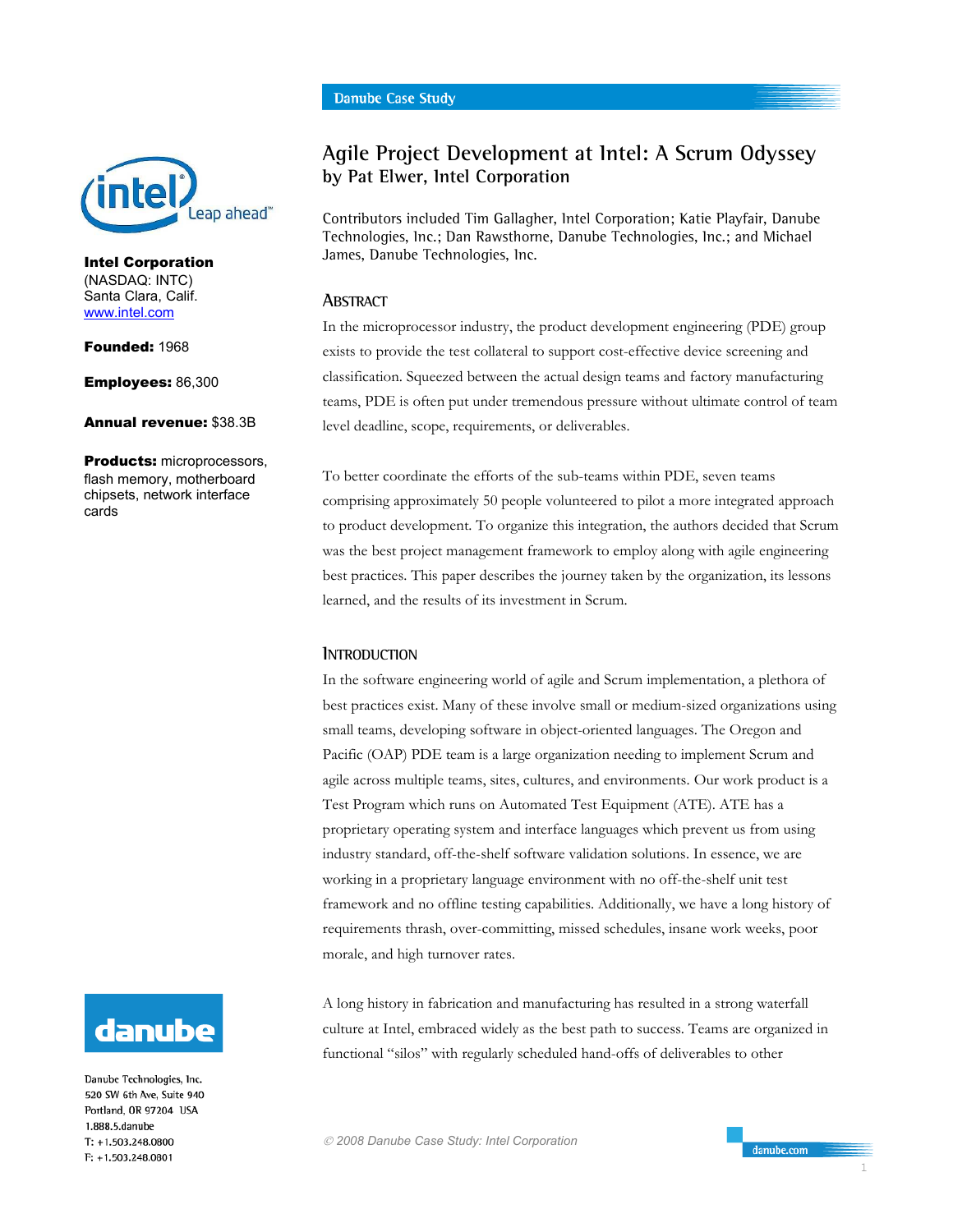functional silo teams. The result is that some teams carry an unusual burden at late phases in the lifecycle and had very high turnover at the end of a project. Finally, each team is comprised of domain experts whose skills seldom overlap with those of their team members. It is therefore difficult to impossible to pair on tasks or share responsibility within a team.

Despite all of these challenges, we wanted to move ahead with a different way of managing and organizing projects to better unite test teams and smooth out the delivery of our work product. We chose to introduce Scrum to the organization at the outset of a project, when most of the work was development of pre-silicon infrastructure and readiness work. If we could get Scrum to work during this first phase, we felt the best practices learned in this relatively calm period of the project would find their way into the more stressful execution phase — when daily work is dependent on the health of actual silicon, dynamic external business conditions, and the requirements of the Fabrication, Design, and Manufacturing customers.

## **PHASE 1: PREPARING FOR SILICON**

The initial transition group included six teams and numerous sub-teams. As a first step, we retained Danube Technologies, Inc. as a Scrum education and coaching vendor. Approximately 20 group leads and technical leads attended a two-day Certified ScrumMaster training course as an intense introduction to Scrum principles and practices. Unfortunately, three senior managers missed the training and this resulted in subsequent impediments throughout the transition process. Executive sponsorship was critical to our success. Having our three most senior leaders absent from the initial training led to gaps in their knowledge of the changes we were trying to make.

After the training, participants attended a retrospective meeting and discussed, without Danube representatives present, their thoughts, reservations, and commitment level to a Scrum approach to project management. The team leaders agreed to commit to three months of implementing Scrum principles and practices "by the book" prior to questioning the effectiveness of the new process or attempting to tailor it to Intel needs. A Process Action Team (PAT) was formed to monitor the development of Scrum within the pilot teams and to provide support for process questions. Even though agreement was there, I could already sense a split in the organization into "pigs" and "chickens" in terms of supporting Scrum.



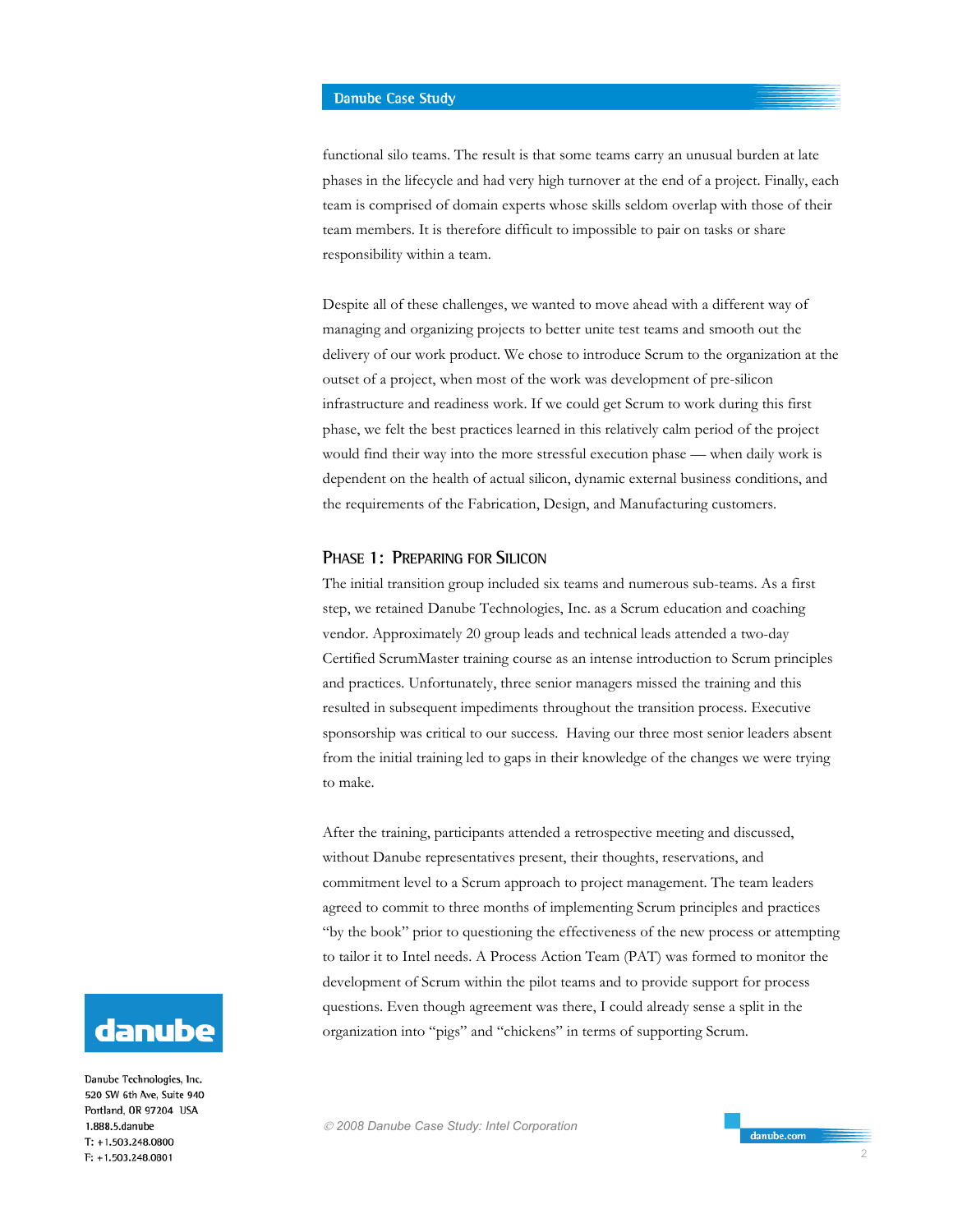Group and team leads functioned as the Product Owners for all seven teams, while I worked as the ScrumMaster. I felt strongly that Scrum was an important framework to implement within these teams and I was willing to take the risk to champion it. Although the result of taking this risk was positive, I nearly didn't survive a full quarter of ScrumMastering seven teams!

Working with Danube consultants Michael James and Dan Rawsthorne, we determined that having volunteer ScrumMasters would be important to each team's success and to their own sanity. First, we worked with Intel management to make sure that the role of ScrumMaster was valued in the performance appraisal system as "real engineering work," rather than administrative overhead. Secondly, those who stepped up to take ScrumMaster roles did so on teams in which they did not have a technical stake. This helped prevent any conflicts of interest between their own technical projects and their facilitation responsibilities. Budget did not exist for ScrumMasters to give up their own engineering work in favor of ScrumMaster work. However, support was lent for a lighter change in product role for those who stepped up to shepherd the process in ScrumMaster positions.

At the end of three months, there were three additional ScrumMasters to manage seven teams. Additionally, an eighth team had volunteered to start using Scrum.

After approximately five months, scaling work across the Scrum teams became one of the largest challenges. Prior to adding the additional five teams that were formed throughout the remainder of the year, the organization needed more knowledge on how to manage the dependencies between multiple teams and facilitate better interteam communication. Danube was again retained to develop a customized Scrum scaling course for some of the original participants of the Certified ScrumMaster course along with the senior managers who missed the first class. This day-long training reviewed major principles of release planning, sprint planning, and, in particular, scaling across multiple teams. We again took the "learn, try, inspect, and adapt" approach to this scaling.

After learning a few "best practices" for scaling, we took the issue back to the teams to try one of the scaling models from class and then tailored the approach to the teams' real world environments. After adding some roles to handle technical



Danube Technologies, Inc. 520 SW 6th Ave, Suite 940 Portland, OR 97204 USA 1.888.5.danube  $T: +1.503.248.0800$ F: +1.503.248.0801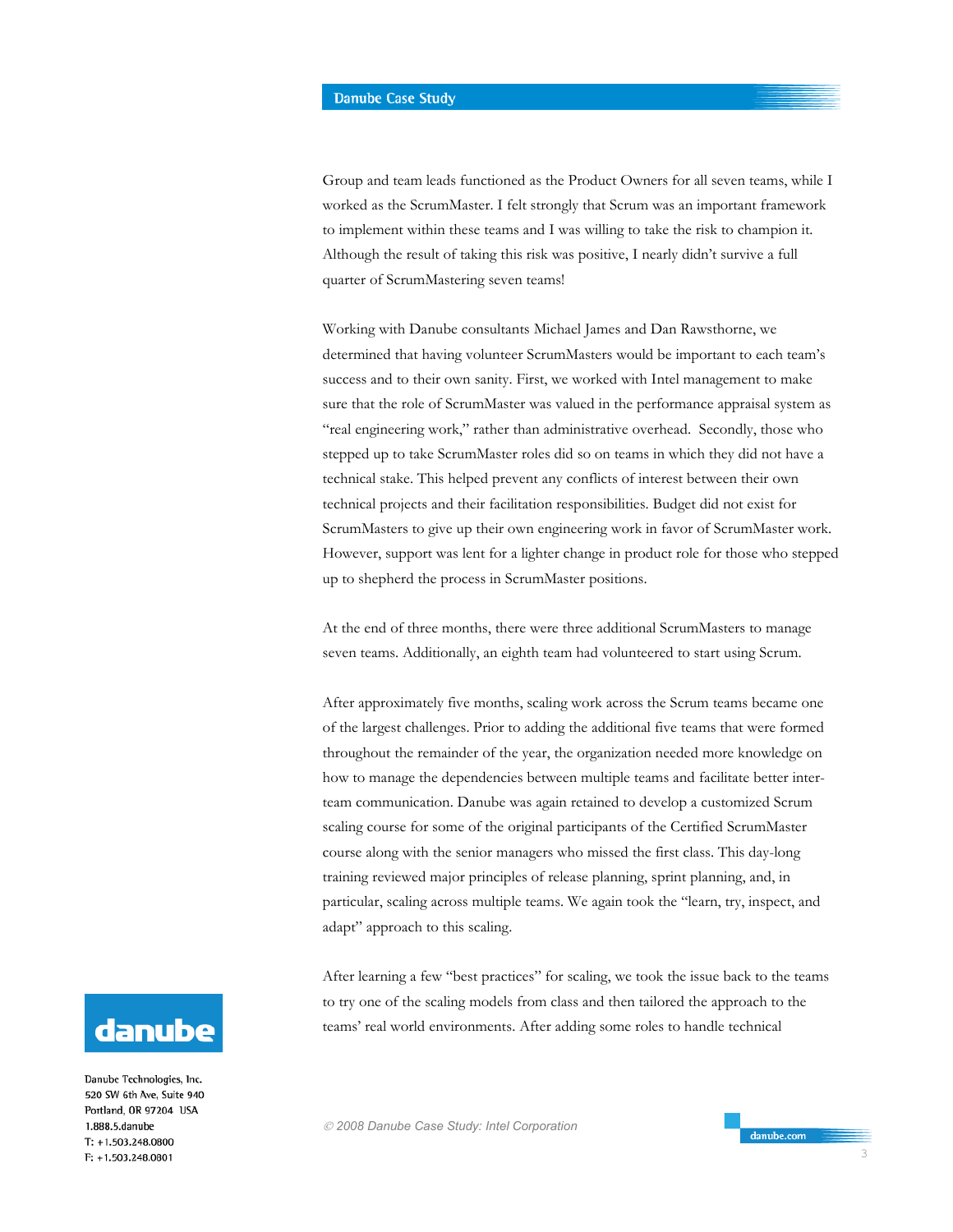dependencies and more layers of organization, the group was able to scale to 12 Scrum teams, each containing approximately five to nine developers, within a year.

Two of the primary aspects of successful organizational transitions that we discussed with the Danube consultants were volunteerism and self-organization. Although teams who committed to a three-month trial period of "by-the-book Scrum" were asked to adhere to the core principles and practices, adoption was clearly more important than adherence. A "please just try it" attitude from management resulted in better buy-in from teams. After the three-month trial, teams were given the freedom to organize themselves and inspect and adapt their approach every sprint. Although the teams needed to work together, they were given as much freedom as possible to determine what would work for them. Deviations were discussed, but not judged in the PAT meeting with all POs and ScrumMasters each week. Our goal at this stage was unity, not uniformity.

Visibility was also crucial to this process. An internal wiki allowed teams to document what worked for them, what didn't work well, and suggestions for best practices for Scrum adoption.

Implementing Scrum "by the book" was an integral part of launching Scrum across the teams. However, at an organization the size of OAP, it is necessary to conform to certain organizational structures or requirements. After the three-month pilot period, some modifications were made to fit Scrum into our culture and environment. First, the team had to define which roles were most useful to their goals. We developed the following role descriptions:

> **Business Owners:** Senior managers or principal engineers charged with oversight of multiple teams or overarching technical issues for all teams. BOs set the roadmap milestones (Release Plan) and defined the 'desired' features at each milestone. Scrum teams still owned sizing and committing to meet the feature milestones based on their velocity.

**Product Owners:** Typically functional group managers.

**Technical Owners:** Technical leads from each of the functional areas who could collaborate on integration, dependency, and architectural issues to



Danube Technologies, Inc. 520 SW 6th Ave. Suite 940 Portland, OR 97204 USA 1.888.5.danube  $T: +1.503.248.0800$ F: +1.503.248.0801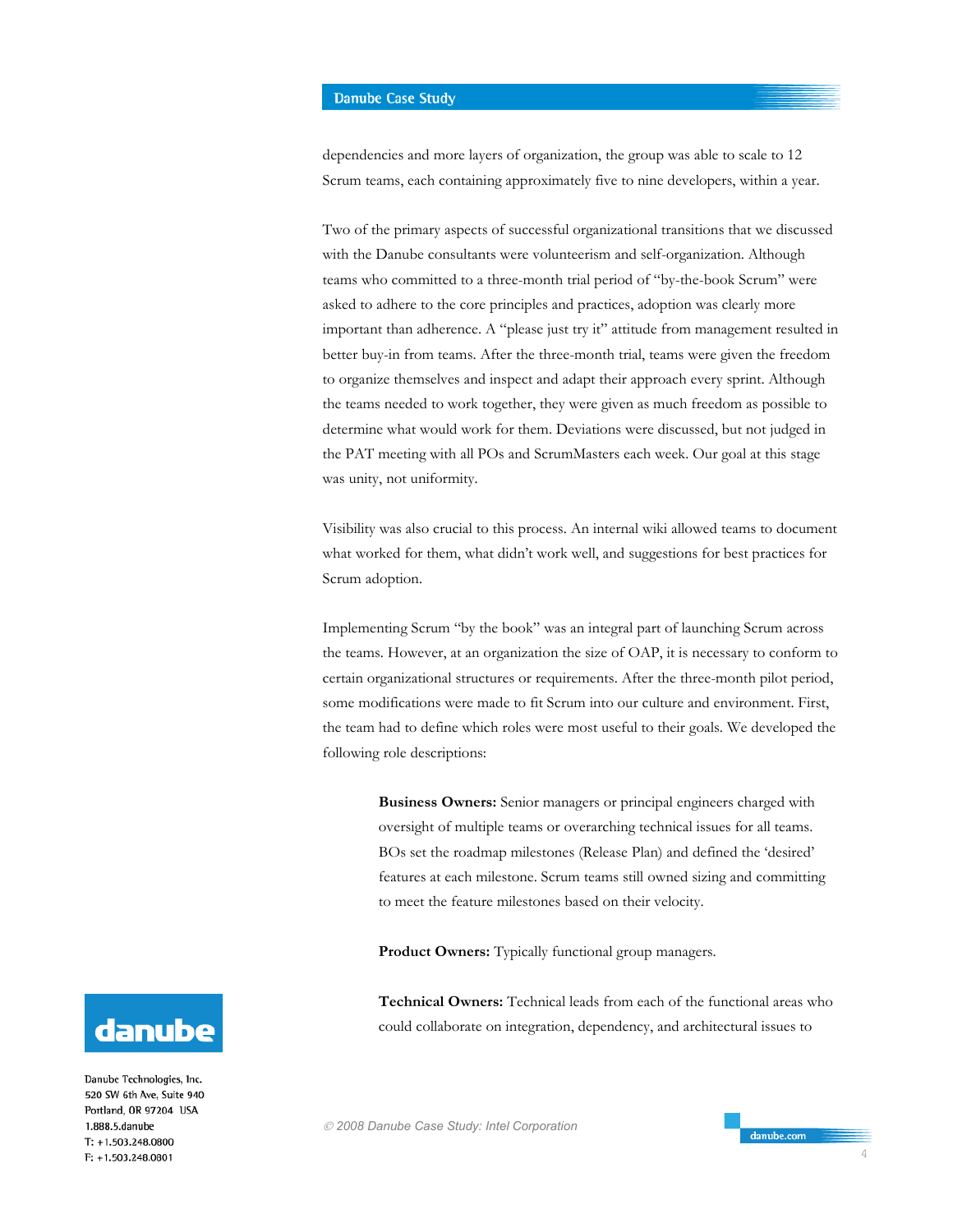ensure congruence between teams with dependent outputs. TOs held ad hoc meetings to break down epics into sprint-able stories.

**ScrumMasters:** A cross-team engineer with no specific stake in the project team he or she was ScrumMastering. This helped to curb the urge for the ScrumMaster to meddle in the technical solution.

**Teams:** Team charged with one particular output of the test suite, rarely with cross-functional team members. Almost always a functional silo team.

**Transient:** Group members with highly specialized skill sets needed by multiple teams for only a sprint or two at a time. They came and went at sprint boundaries.

**Conduit:** Team member who represents more than one person including contractor supervisors or local members of a remote team. Conduits can sign up for many more story points of work than a normal team member.

**Story Owners:** A technical expert with particular knowledge of how to complete a story who can develop tasks and request the participation of certain team members in completing those tasks. The one person you can go to and ask, "What's the status of this story?" and get the right answer from, every time.

Finally, during this phase of product development, the overall group of Scrum teams was essentially its own customer. We were only building infrastructure to support silicon debug and manufacturing. There was no outside force requesting certain features during the first year or so of the project. This made business value a difficult metric for prioritization. Therefore, the POs and BOs tried to prioritize features with a combination of estimated business value and general priority, mostly as a dependency management strategy.

By the end of the first year, Scrum had taken root within the organization and become the default framework for planning our work and managing our requirements. The PAT had a wealth of data on which "tailorings" were and were not working. Silicon loomed on the horizon. Would the process hold up under real

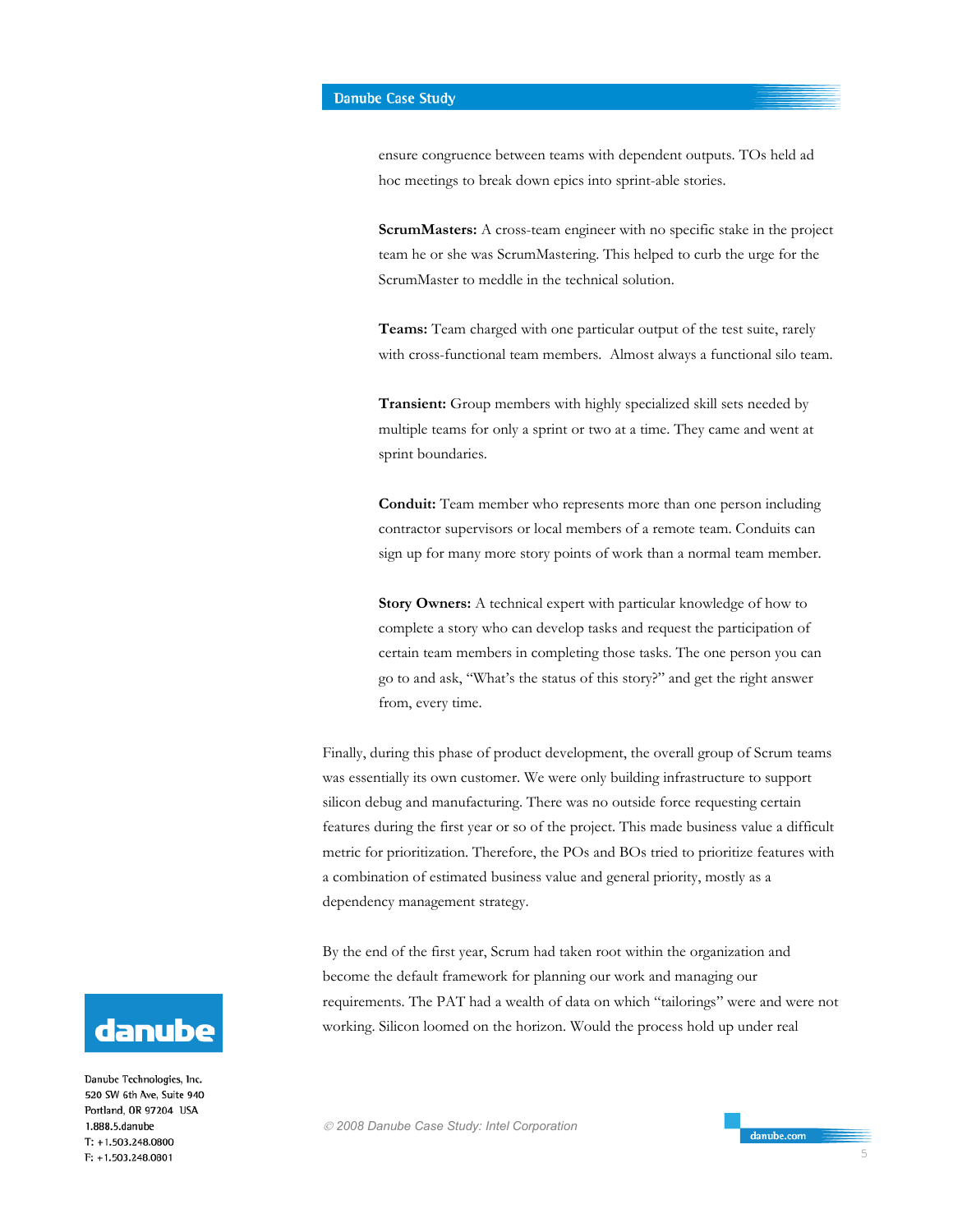business pressure or would it get thrown out the window in favor of doing it the "old" way?

## **PHASE 2: SURVIVING SILICON**

First silicon is a tough time to be a product development engineer. If you mapped it on the Stacey Diagram, it would be the most upper-right pixel in the chaos space! When silicon arrives, all requirements are ambiguous and it takes a few weeks to collect the necessary data on the silicon devices to determine the path the project will take.

I decided to step back and "inspect and adapt" my organization's approach to Scrum based on what I saw happen at first silicon. What I saw really surprised me. I had one Scrum team that reverted to its old habits. A few other Scrums decided that they were done at fist silicon and disbanded gracefully. The rest clung to Scrum like a drowning man to a life preserver.

Our two-week sprints were impossible to maintain in this environment and most Scrum teams went to one-day sprints instead. They would meet for one hour every day to plan the next 24 hours and review and reflect on the previous. Scrum's four meetings collapsed under the gravity of first silicon into a single meeting. However, when I attended these meetings, I saw that Scrum's core behaviors — such as business value based prioritization, team sizing, not working outside the backlog, peer updates and swarming, implementing process improvements and reviewing the work product — were all happening, just on a much smaller, faster scale as knowledge of the device was growing.

In the daily debug meeting, where all of the organization's leaders and managers were in attendance, I would hear any ad hoc request being made followed by a PO saying, "Is there a story in the backlog for that?" I also saw many examples in which developers would grab a stakeholder or PO and drag them to the test equipment to witness that the content being added to their program met their acceptance criteria.

This period of intense debug and development went on for a few weeks. At the end of that time, the surviving Scrums emerged intact and expanded their sprints back to two weeks, like an accordion. The change was announced in the Friday Debug meeting, occurred over the weekend, and the two-week sprints remain in effect today.



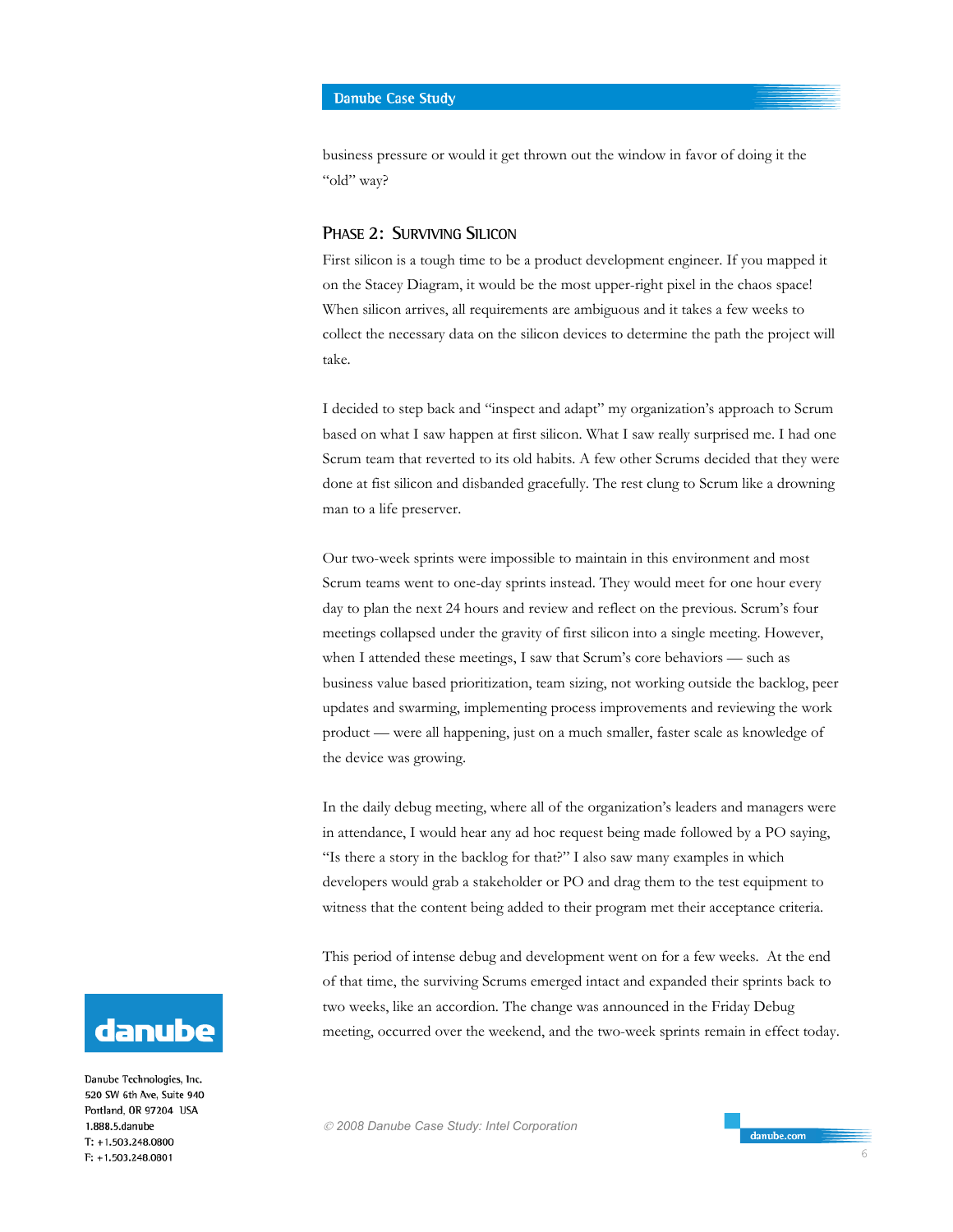# **PHASE 3: PREPARING FOR MANUFACTURING**

As the silicon became healthier and we prepared for the manufacturing ramp, I noticed that the functional silo Scrums were being strained by handoffs in the postsilicon environment. A handoff occurs whenever responsibility, knowledge, action, and feedback are separated (Ward):

- One person decides what to do (responsibility);
- Another person defines how it will be done (knowledge);
- A third person implements it (action); and
- A fourth person validates the work (feedback).

Additionally, Conway's Law states that organizations which design systems are constrained to produce designs which are copies of the communication structures of these organizations (Conway). I knew that cross-functional teams were part of "bythe-book" Scrum and I felt that they would solve this particular impediment, but had not found a workable solution for forming them within the organization.

During this time, I noticed a number of Task Forces being formed to deal with silicon content issues. At Intel, a Task Force is a cross-functional team that is formed in response to a crisis. If you are tapped to join a task force, it's because you are an expert. You are immediately responsible for the success of the Task Force, you drop whatever else you are doing, and you can't say no. I couldn't see how to get the crossfunctional benefit of the Task Force without changing the organization's structure.

I had coincidentally scheduled some Lean Product Development Training with Mary and Tom Poppendieck for the team in this timeframe and the Lean training revealed an important clue in how to use Scrum effectively in this phase:

> **Keep Functional Teams:** These are useful organizational structures as knowledge and deep technical expertise live here. They also give Scrum team members a place to "come home to" between projects.

> **Create Cross-functional "Feature" Scrums:** Functional teams loan responsible experts to cross-functional feature Scrum teams. Crossfunctional Scrum team members are 100 percent dedicated and are not influenced by their functional managers during the sprint.

When I heard this, it really resonated with me. A cross-functional Scrum *is a Task Force without the crisis!* 



Danube Technologies, Inc. 520 SW 6th Ave. Suite 940 Portland, OR 97204 USA 1.888.5.danube  $T: +1.503.248.0800$ F: +1.503.248.0801

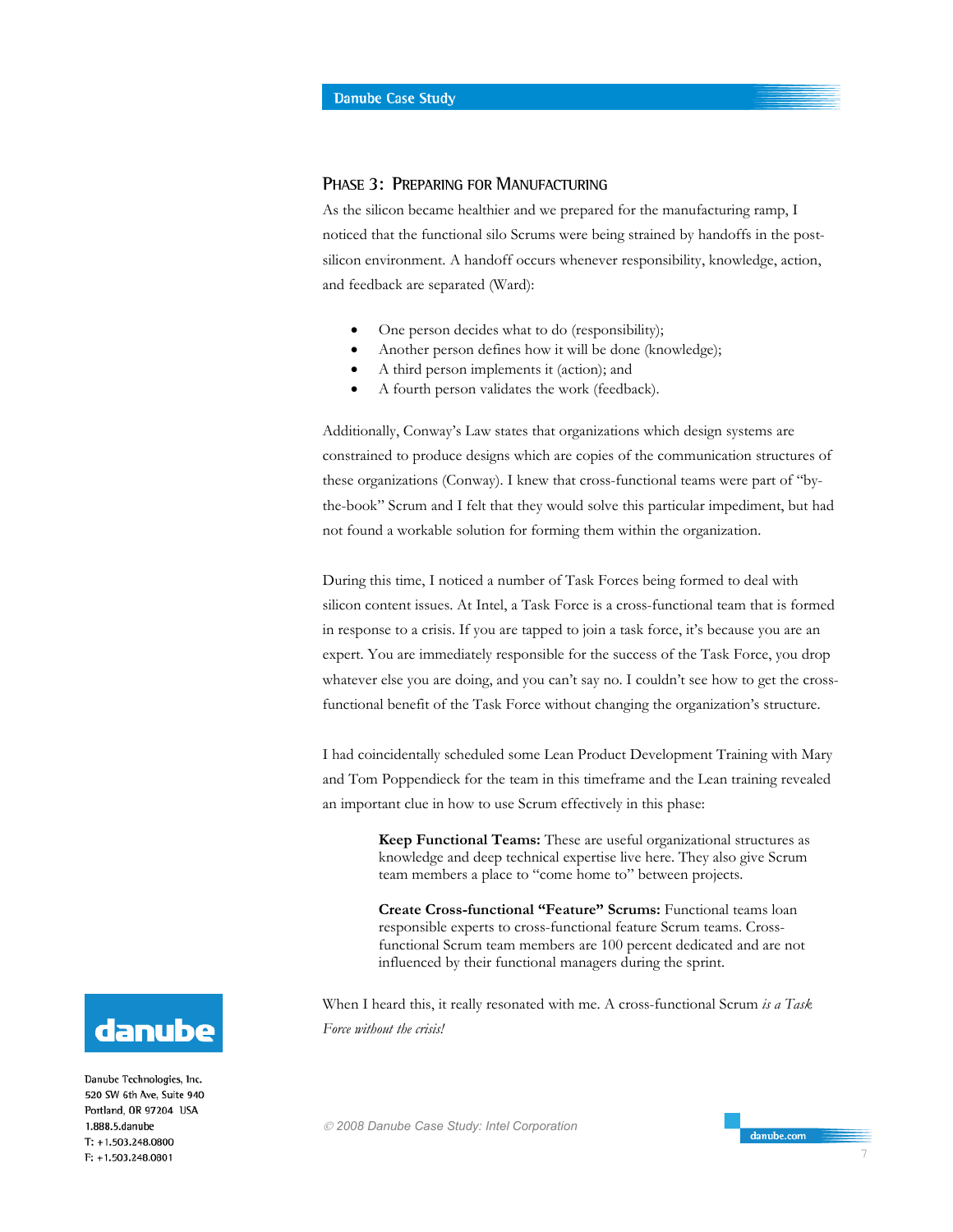We ran a quick pilot on one content type and the team members loved it. The handoffs had been greatly reduced. Team members were able to swarm on problems. Communication and knowledge flowed smoothly. And if a particular team member's function wasn't needed in a sprint, they paired up with another team member to cross-train and help where they could.

Once again, timing was everything. This cross-functional pilot data rolled in just in time for our annual offsite leadership meeting. This was a huge opportunity to influence the organization's leadership and make a course correction that would allow Scrum to function even better than before. I presented my observations and the early data from the single cross-functional pilot and the organization was sold. In fact, all of the naysayers, as well as the undecided portion of the organization, signed on to the cross-functional Scrum concept. This added five new Scrums to our process, bringing our total impact up to 18 Scrums over two years!

## **RETROSPECTIVE:**

I've used a simple (+) and (-) scheme to indicate what went well and what didn't.

#### **Strong Definition of Done (+)**

Since we don't have a 'real' programming language, we don't have a unit test framework or an offline regression. In microprocessor product development, unit testing means testing silicon units! This led us to focus on writing good stories and, most importantly, writing good acceptance criteria. Acceptance criteria (AC) provides a strong definition of done by detailing the requirements for customer satisfaction.

We also implemented a lightweight verification process that we called the "Pair Review." To complete a story, the developer and PO or stakeholder must sit together and agree that the AC have been met. We collected simple metrics on this activity in the form of Adds, Saves, and Escapes.

Adds are additional AC that the SH/PO add to the story during the Pair Review process that are accepted by the developer for the current sprint and are an indication of ambiguous story AC. Saves are bugs created in this sprint and caught in this sprint. Escapes are bugs created in a previous sprint and found in the current sprint. Saves indicate the verification process is working, while Escapes indicate that it needs to improve.



Danube Technologies, Inc. 520 SW 6th Ave, Suite 940 Portland, OR 97204 USA 1.888.5.danube  $T: +1.503.248.0800$ F: +1.503.248.0801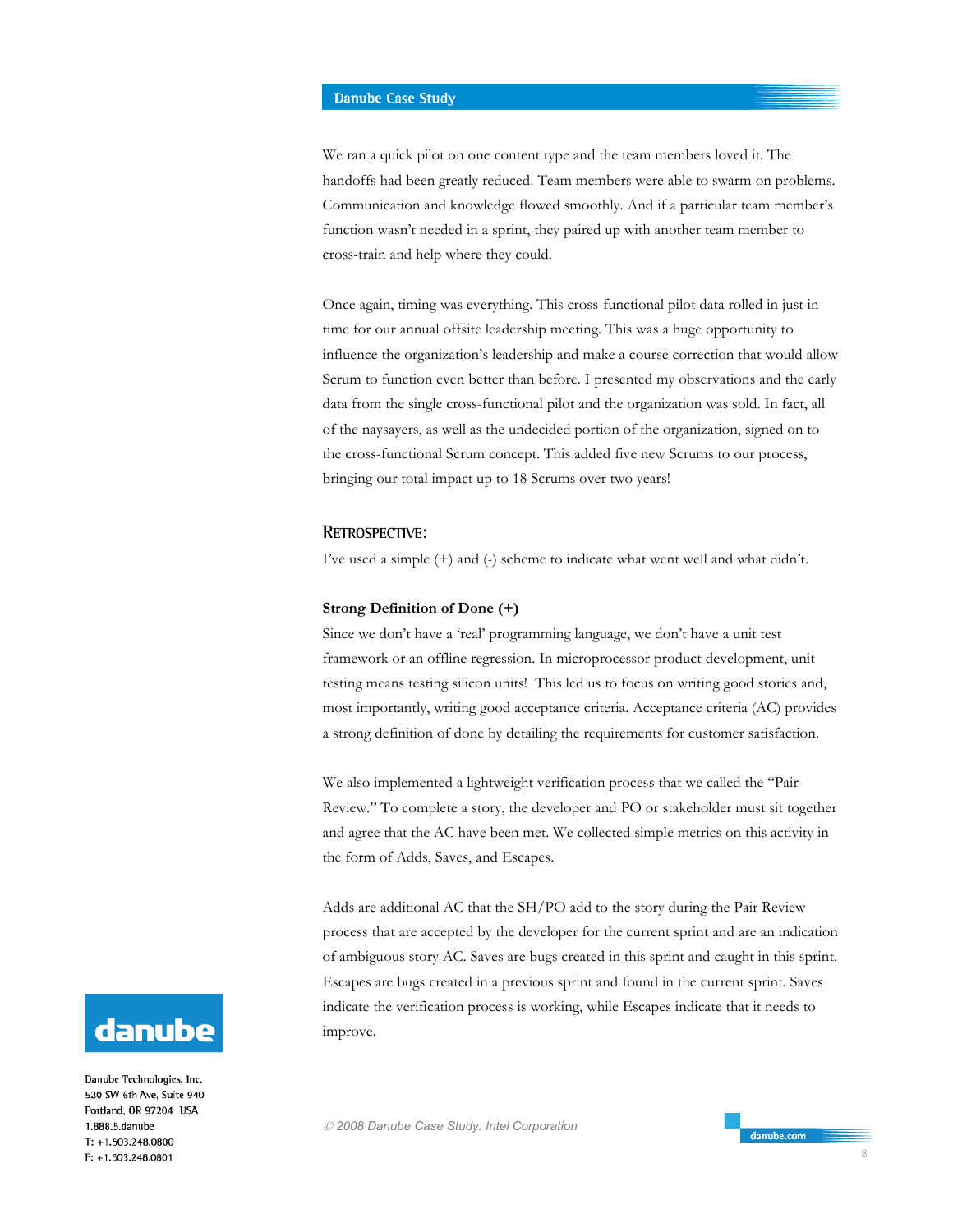Additionally, we had to define a robust validation process. Validation couldn't be generalized across the Scrums like verification, so each Scrum documented its validation rules, essentially defining what it means to be done with validation for its work product. Validation must ensure the story will function properly in the released work product and usually involves running devices on the test equipment.

A story is only done if all tasks are done and it has been verified and validated.

## **No Partial Credit (+)**

When determining velocity for the next sprint, no credit is given for stories that are not "done" based on our definition above. This may seem draconian, but was necessary to force the team to pay attention to the verification and validation requirements and make sure their estimates include these steps. It also forces the team to pay attention to its commitments. If you committed to 100 percent done and you delivered 90 percent, you failed.

#### **Nine-day Sprints (+)**

We sprint for nine days and hold Review, Retrospective, and Planning Meetings every other Friday. This way the team is always outside of a sprint every other weekend. This greatly helped improve the quality of life and morale of the Scrum teams. Conversely, every other weekend was in the middle of the Sprint and team members could decide amongst themselves if they needed to work the weekend to meet their goals. This happened rarely after the first six months and we have achieved a repeatable cadence and a sustainable pace.

#### **Cadence (+)**

The nine-day sprint cadence allowed POs, BOs and teams to change direction as necessary, at frequent intervals. This cadence actually helped reduce the requirements thrash that we had seen on previous projects and high-level managers began to see that the team was able to produce real work product every other Friday. Data we collected showed that 10 to 20 percent velocity was lost when a sprint was significantly interrupted. We called this the "sprint interrupt tax." Ten percent of velocity was lost if the interruption came in the first week of the sprint and 20 percent if it came in the second week. Managers were made aware of this statistic. They began to respect the cadence of the planning cycles. We also added a rule that any change to an active sprint forces a renegotiation of scope. Again, management responded and



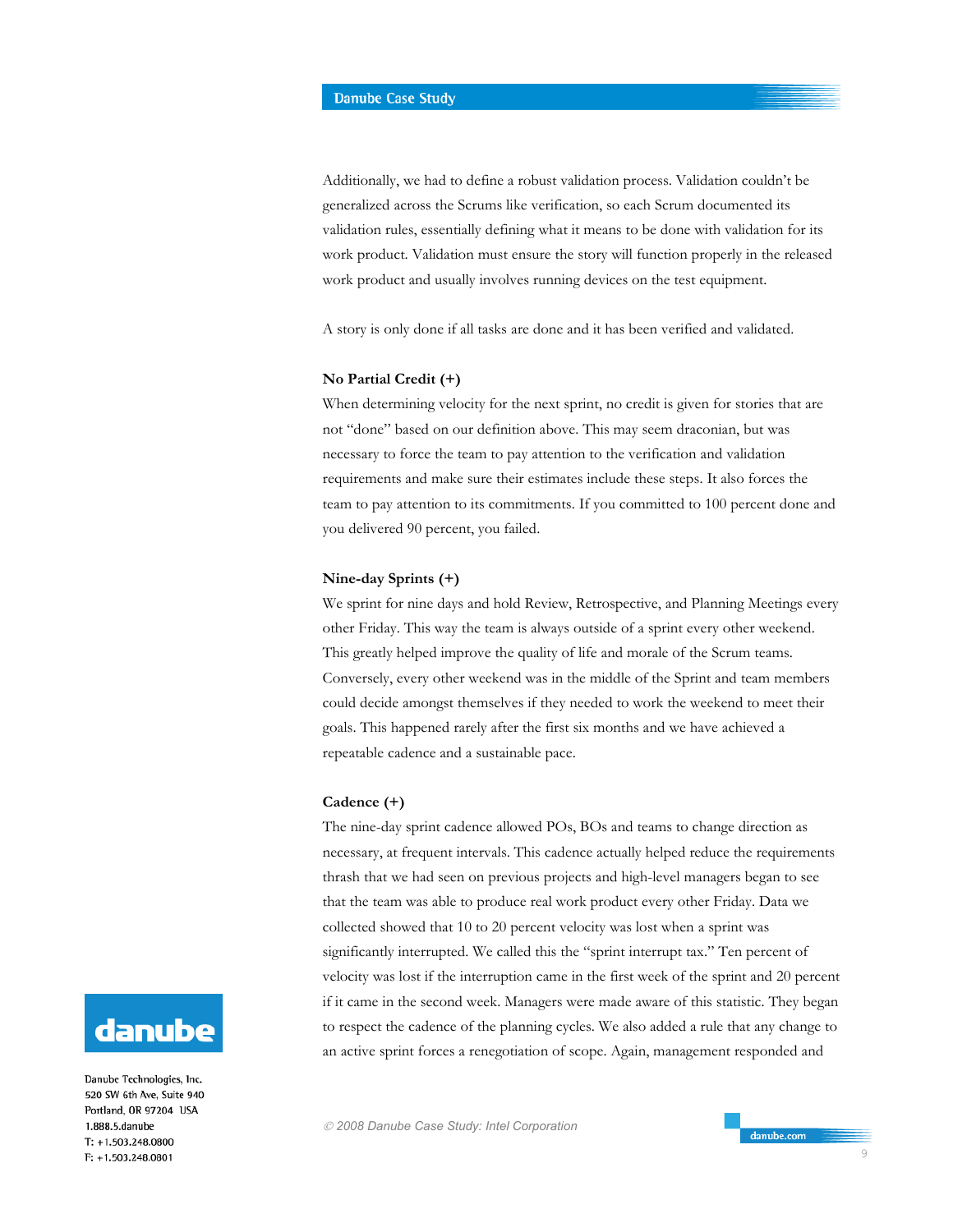when interruptions were needed, they usually came prepared to swap out items from the sprint backlog.

## **PO on the Team (-)**

As a means of facilitating better communication between Product Owners and the team, we allowed Product Owners to serve as participating members of each team. In some cases, it worked quite well, but in others, POs micromanaged the teams, dictating day-to-day tasks, and impeding honest communication between team members. This has led to teams holding secret meetings to discuss real organizational impediments out of the view of their PO/functional manager. Although these situations appear to be resolving over time, they have crippled the team's ability to self-organize. When we built the cross-functional Scrums, we disallowed this practice.

#### **Central Scrum Tooling (+)**

Scrum requires bookkeeping to generate useful metrics, like the burn down chart, every day. This is especially true when running multiple Scrums or Scrum-of-Scrums in your organization. Having a central, open-access tool contributed greatly to the success of the transition. When we started our journey, I couldn't find tooling to support the Scrum- of-Scrums, so we created our own. We started with XPlanner and customized it significantly with Java and SOAP into something we called "XPlanner2." Based on those learnings, we created a custom Windows application. This central tool has been a key enabler for managing multiple teams. While I believe that you must have tooling to enable and facilitate large-scale Scrum, the available offthe-shelf offerings have matured to the point which I probably wouldn't take this homegrown approach again.

## **Huge Backlogs (-)**

Managing an "all access backlog" is also a challenge. If anyone, at any time, can add anything to a team's backlog, it can feel like the team is being bombarded with requests. Some POs wanted to lock down their backlogs which don't allow for input from other team members or stakeholders. Our tool for Scrum puts "new" stories in a different pile than "accepted" Stories. The PO can then review each new story, discuss with stakeholders, and decompose the story appropriately. We also implemented a "freezer" for stories that we knew we wouldn't get to for a few sprints. Stakeholders could see that their requests were in the freezer and the main backlog was only three to five sprints deep.

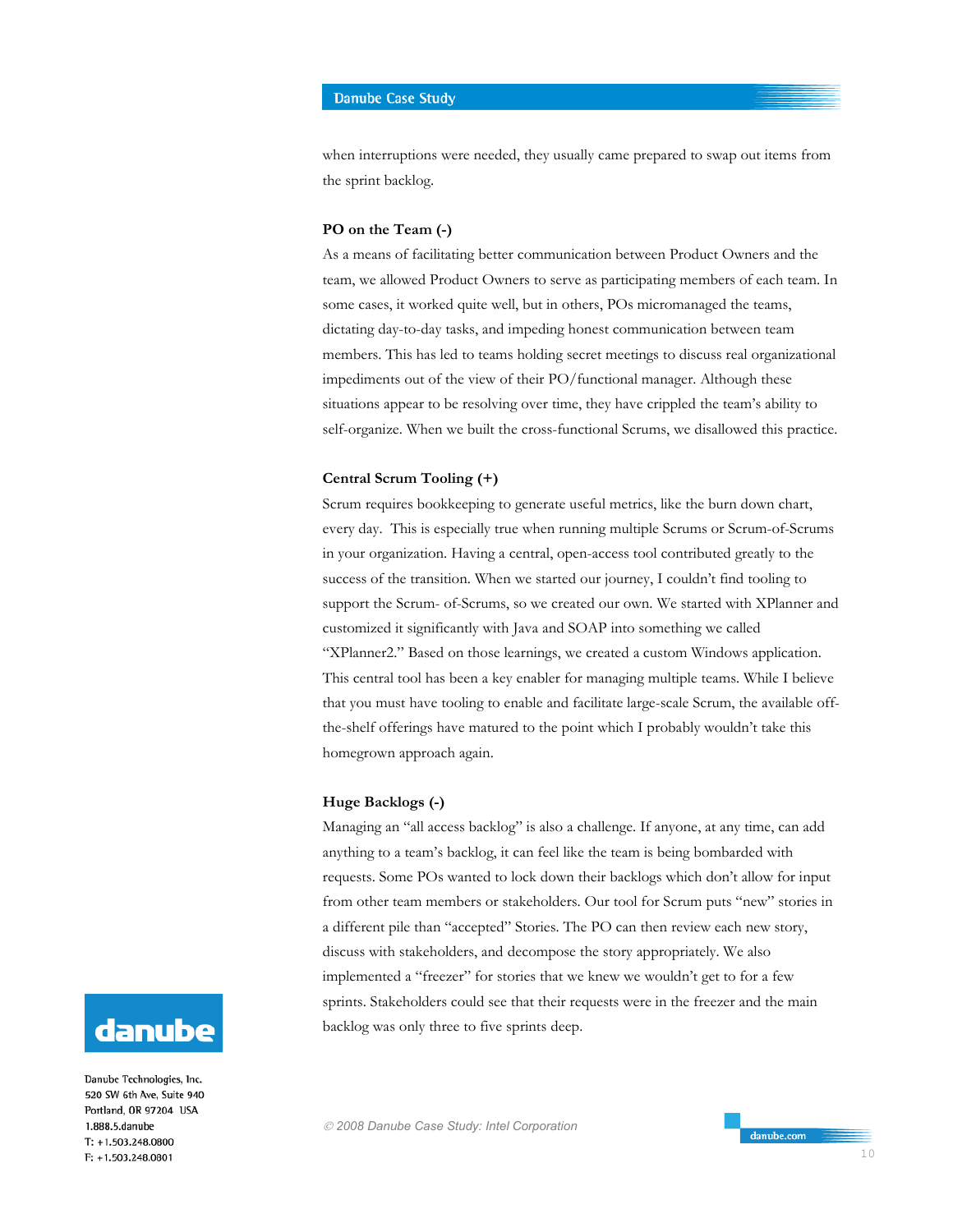#### **Story Points (+)**

Since most teams didn't have a common frame of reference, most Scrums used ideal days. Relative size is better, but harder to get in most of my Scrums. We had to watch our use of the word "days" when talking with upper-level managers unfamiliar with Scrum. We quickly moved to talking about "points" when reviewing data with outsiders.

#### **Tasks Take Less than a Day (+)**

Throwing hour estimations out the window was liberating for the teams and managers. Stories are assigned a degree of "difficulty" in story points and tasks are simply items that are binary – either done or not done. A task is always less than a day, so if a person is working on a task for more than a day, we know they're probably impeded.

#### **Burndown Observations in the Daily Scrum (+)**

Metrics and visual representations of status were also vitally important to success to date. A visible sprint burndown chart proved effective in warning teams if they're falling behind and has prompted conversations with POs about status, prior to the end of a sprint. The ScrumMaster brought in the burndown chart every day. As a result, no one walks into a review meeting shocked that something did or did not get accomplished.

## **Incremental Review (+)**

We didn't like waiting until the Review meeting to seek approval from the PO. Our Pair-Review verification process encouraged the PO and developer to sit together as soon a story was deemed ready for verification. This eliminated most of the surprises in the Review meeting where the final work product was reviewed. It also made for a much shorter meeting.

#### **Velocity (+)**

Visibility of backlog, progress reports, and overall metrics help adjust manager expectations frequently so they can make business decisions based on the actual accomplishments of the teams. Velocity metrics force POs to schedule work to capacity. After all, you can't get 80 story points out of a 50-point team.

## **Executive Sponsorship (+)**





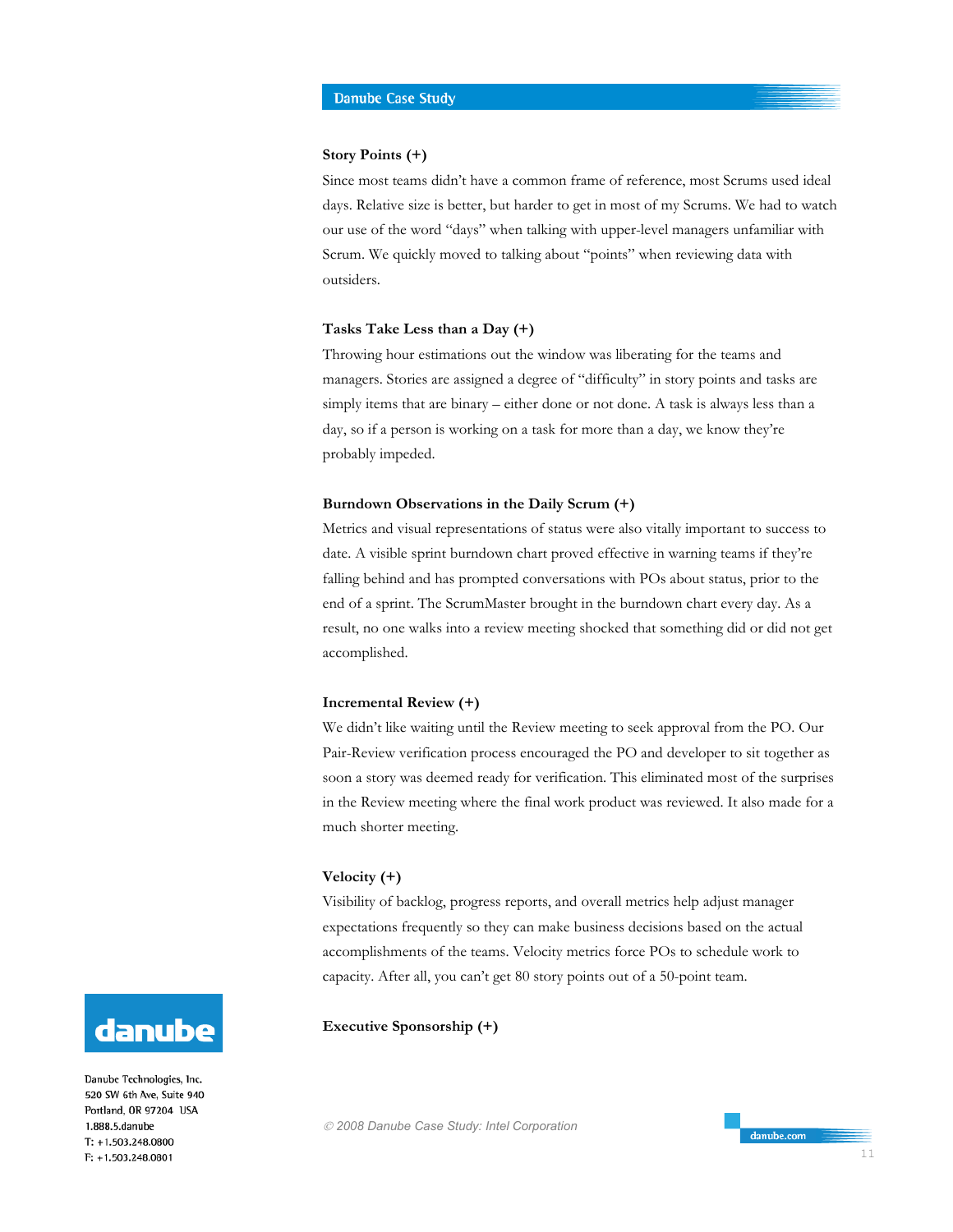Support has been a crucial win for both teams and managers. Without high-level support from the organization's manager, the transition wouldn't have been successful. Upper management provided structural support, incentives for those who took a leadership role on teams, and gave them career credit for their contributions. Leadership also provided disincentives for those who elected to subvert the process. Human impediments were "repurposed" to ensure success, but we didn't lose any people in the transition.

#### **Changing Behaviors (+)**

Finally, behavior is not learned unless it's practiced. My team has learned that the practice of Scrum begets better Scrum behavior and results. By consistently negotiating scope, practicing prioritization, authoring clear requirements, adhering to time boxes, keeping an eye on the metrics, and aiming for team self-organization, Scrum survives and thrives two years after taking our first steps.

#### **RESULTS**

Scrum has made an impact in four major ways: Cycle Time, Performance to Schedule, Morale, and Transparency.

# Reduced Cycle Time

• Scrum was a major contributor to a 66 percent reduction in cycle time.

#### Performance to Schedule

- We have established and maintained capacity-based planning and a twoweek cadence for more than a year.
- We have virtually eliminated schedule slips and missed commitments.
- Customers and upper management are changing their behaviors to protect the two-week cadence.

#### Improved Morale

- Improved communication and job satisfaction.
- What was lowest morale team is now best performing team.

#### Increased Transparency

- Led to adoption of formal, CMMI style, VER, and VAL standards.
- Scrum has uncovered bugs, impediments, weak tools, and poor engineering habits.

 *2008 Danube Case Study: Intel Corporation* 



Danube Technologies, Inc. 520 SW 6th Ave. Suite 940 Portland, OR 97204 USA 1.888.5.danube  $T: +1.503.248.0800$ F: +1.503.248.0801

danube.com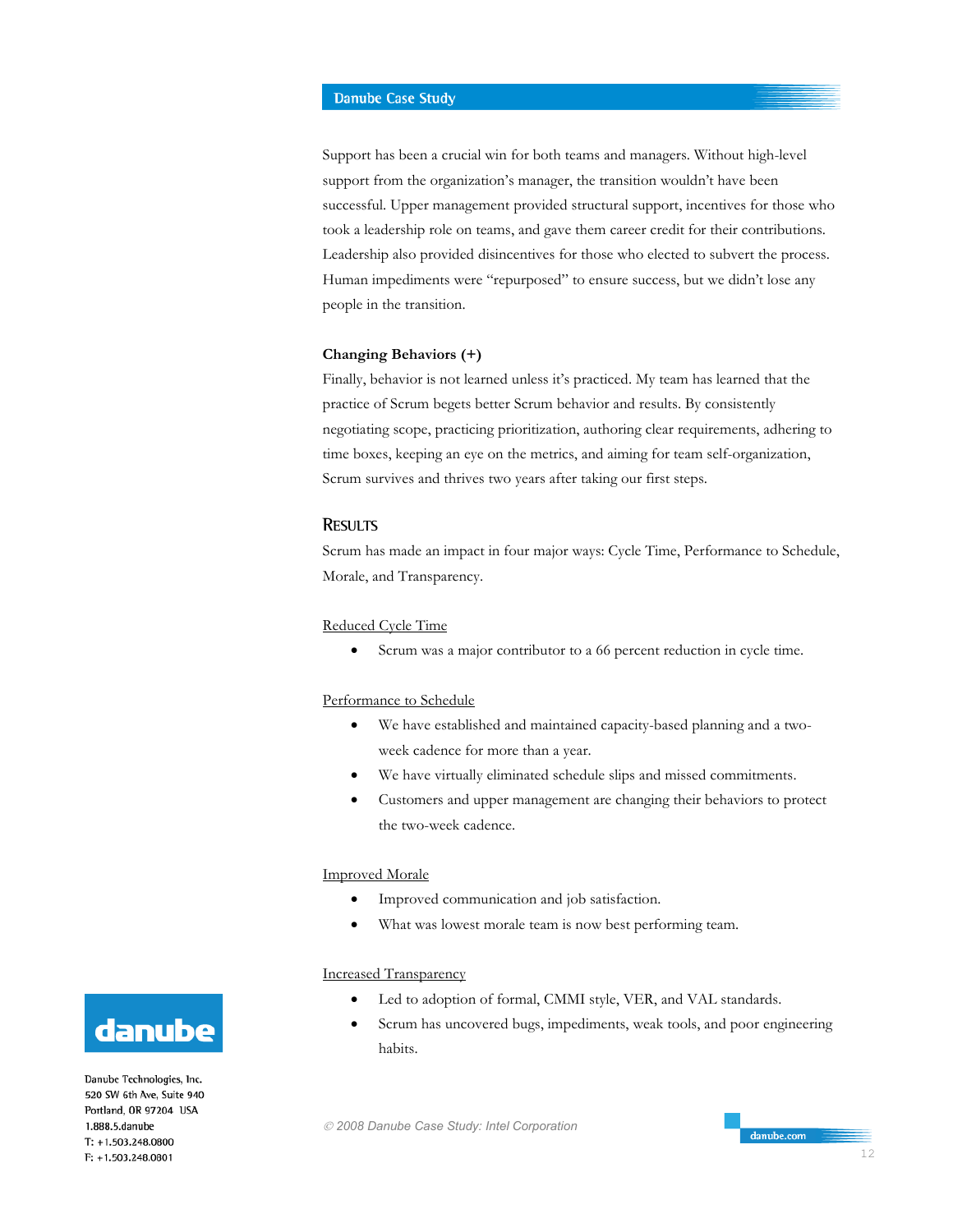Scrum has been a major contributor to a consistent, repeatable, 66 percent cycle time reduction in the creation of our work product. While we also underwent some major tooling improvements, I believe that Scrum contributed on the order of 50 percent of those gains.

The nine-day sprint cadence provides robust schedule predictability. This predictability has actually led to less thrash in team requirements as management seeks to avoid paying the interrupt tax. We simply don't miss deadlines any more through aggressive management of priority and scope.

Job satisfaction comes from consistently hitting goals established with velocity-based planning. The team feels incredible pride in its ability to make and meet commitments. Morale is much higher and the sustainable pace is greatly valued in the organization.

Many, many traditional engineering practices and systems are being questioned as Scrum makes inadequacies more visible. This has led us to invest in additional infrastructure to allow us to adopt even more agile practices.

## **SUMMARY**

Scrum has served us very well in Product Development Engineering. Word of our success is spreading across the company and I have been spreading the word on the benefits of Scrum.

We had many false starts along the way and had to learn a lot of hard lessons. However, we had strong commitment from our management and a tight cadre of Scrum believers that kept us coming back to make it better.

In the end, I think we have made great strides at changing our organization from a command-and-control, plan-based organization into an inspecting and adapting, selforganizing, empirical planning-based organization.

I was teaching an internal "Introduction to Scrum" class and a few members from my organization were in attendance. Halfway through the class, one of them came up



Danube Technologies, Inc. 520 SW 6th Ave, Suite 940 Portland, OR 97204 USA 1.888.5.danube  $T: +1.503.248.0800$ F: +1.503.248.0801